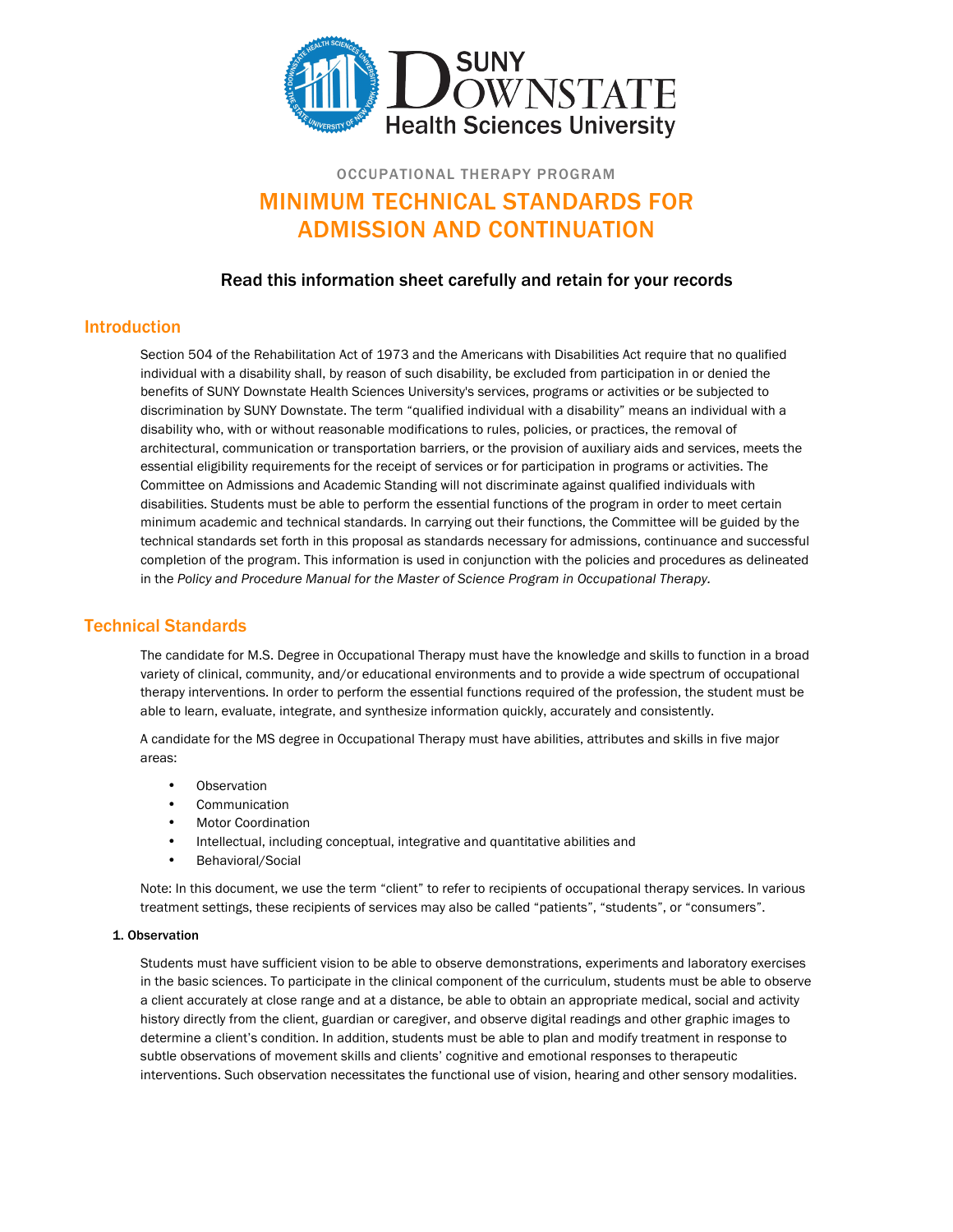#### 2. Communication

Students must be able to communicate, understand and observe clients in order to elicit information, evaluate function, describe changes in mood, activity and posture, and perceive nonverbal communications. They must be able to communicate effectively and sensitively with clients. Communication includes not only speech but also reading and writing. They must also be able to communicate effectively and efficiently in oral and written form with all members of the health care team to convey information for safe and effective care.

#### 3. Motor Coordination and Strength

Students must demonstrate sufficient mobility, motor coordination, strength and stamina required to perform assessments and interventions with clients who may have cognitive, emotional, sensory, and/or mobility impairments. Students should be sufficiently mobile to provide assessments and interventions related to balance, posture, movement, endurance, sensory processing, and performance of daily activities. Students must also demonstrate sufficient fine motor coordination and motor planning skills to design and fabricate orthotics, positioning devices, and adaptive equipment that facilitates performance of daily activities. In addition, students should demonstrate sufficient motor abilities to provide emergency treatment, such as cardiopulmonary resuscitation.

#### 4. Intellectual—conceptual, integrative and quantitative abilities

Students must demonstrate intellectual abilities necessary for attention, comprehension, measurement, calculation, memorization, integration, analysis, and synthesis of conceptual and clinical information. Spatial reasoning requires the ability to comprehend three-dimensional relationships between structures in the human body and to assess the physical environment to determine appropriate therapeutic strategies for occupational therapy clients. Clinical reasoning, a core skill for occupational therapists, requires critical thinking, problem solving, judgment, and planning. In addition, students should be able to identify and interpret emotional affect, nonverbal cues, and response to intervention by individual clients and groups of clients.

#### 5. Behavioral and Social

Students must demonstrate the ability to organize and manage their time, in order to complete educational and clinical responsibilities. Students must demonstrate sufficient emotional health to be able to fully utilize their intellectual abilities and exercise appropriate judgment in a variety of settings with teachers, fellow students, clients, families and colleagues. Students must be capable of adapting their physical presentation and interaction style, to be appropriate in a variety of educational and clinical settings. Students must be able to adapt to changing environments, display flexibility in different clinical situations, and learn to function in the presence of uncertainties inherent in the clinical problems of clients. Students must demonstrate the ability to use professional touch in interactions with students, faculty and clients of both genders. This must be demonstrated in coursework and fieldwork. Several laboratory classes require that students practice evaluation or intervention techniques with classmates. It is expected that students will wear specified clothing and/or manually interact with fellow students and teachers of both genders when participating in these practical learning experiences. Students must be prepared to honestly answer questions on applications for certification and licensure about any previous history of conviction of a crime. Students must demonstrate compassion, ethical behavior, integrity, empathy, and concern for individuals from all facets of society.